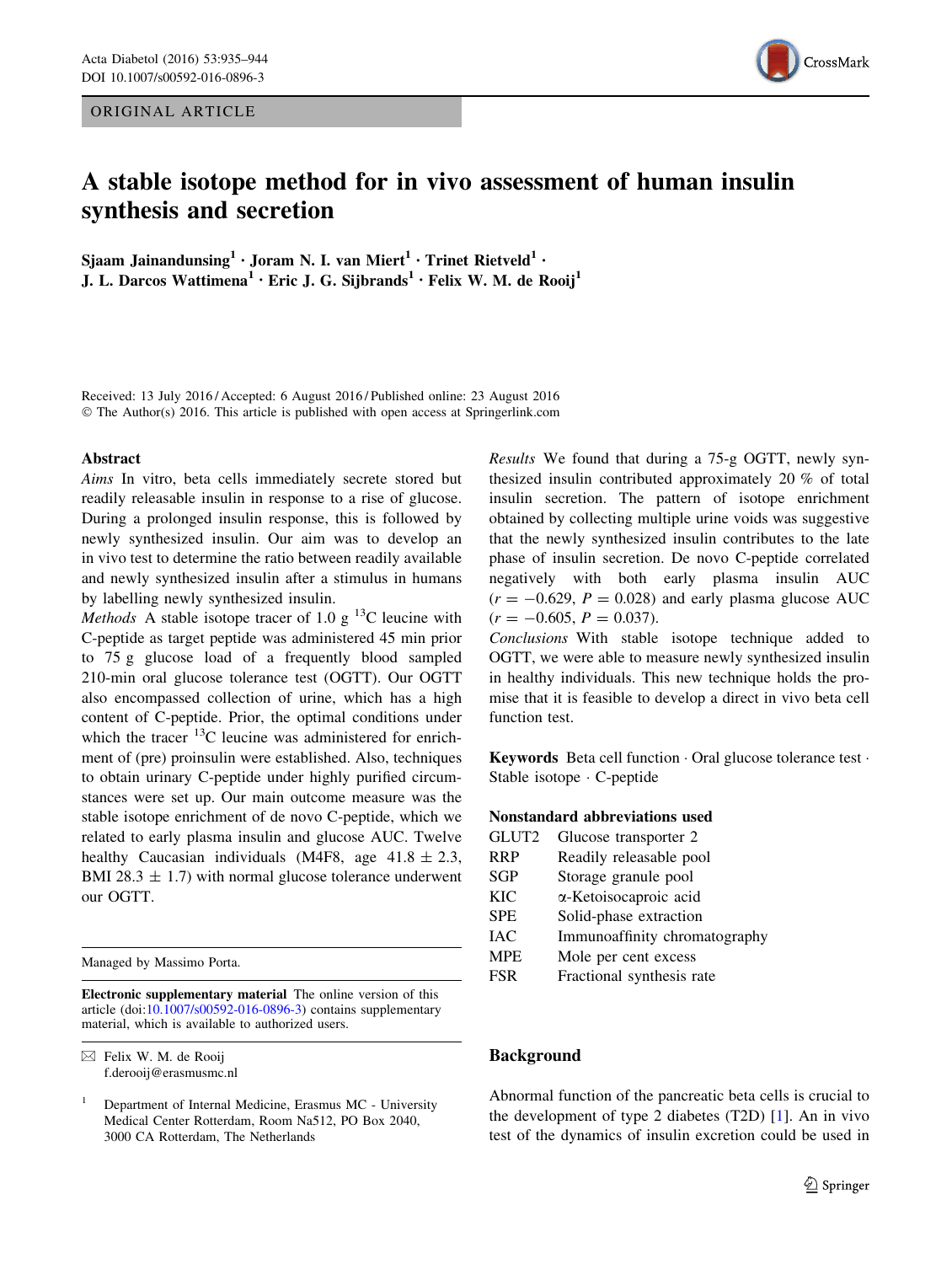pathogenetic studies and to examine drug effects in patients with T2D. In the present study, we explored whether it is feasible to develop a test with a stable isotope tracer to quantify the newly synthesized insulin.

Insulin synthesis and secretion by beta cells is regulated predominantly by changes in plasma glucose concentrations and in particular by the rate of these changes (supplemental figure 1) [[2,](#page-8-0) [3](#page-8-0)]. Following an acute rise of glucose concentrations, a biphasic insulin secretion response occurs [[4–6\]](#page-8-0). This results from the glucose transport into beta cells through the glucose transporter 2 (GLUT2) [[7\]](#page-8-0), which activates calcium-dependent triggering as well as calcium-independent amplifying pathways [\[8](#page-8-0)]. In the so-called storage-limited model [\[9–13\]](#page-8-0), insulin is secreted by exocytosis of two distinct pools of granules, which are the storage and trafficking units for insulin within beta cells as well as the site of conversion from predecessor (pre) proinsulin to insulin and co-secreted C-peptide [\[14](#page-8-0)]. A 'readily releasable pool' (RRP) of granules near the plasma membrane is responsible for the rapid first-phase release (via the triggering pathway), and the translocation of a more distal 'storage granule pool' (SGP) serves as replenishment of the RRP and results in the more sustained second phase [\[15](#page-8-0), [16\]](#page-8-0). After an in vitro glucose stimulus, rat pancreatic islets have a biphasic insulin response and synthesize de novo proinsulin, which is stored in newly synthesized granules and subsequently secreted after 1 h [\[17](#page-8-0), [18](#page-8-0)]. However, the dynamics of newly synthesized insulin and granular secretion of (de novo) insulin have not yet been investigated in humans in vivo.

In the present study, we determined insulin secretory function with a novel method by following insulin kinetics during an oral glucose tolerance test (OGTT) preceded by administration of a bolus of the stable isotope tracer  $^{13}$ C leucine. We hypothesized that the in vitro findings would be reflected in the time course of changes in labelled and unlabelled insulin and C-peptide, providing an in vivo test to characterize beta cell dynamics in humans.

## Methods

#### Study design

Firstly, we optimized our method using  $^{13}$ C leucine during an OGTT according to an earlier described bolus dose technique [[19–21\]](#page-8-0), by examining dosage and distribution. The equilibrium phase between the isotope enrichment in the extracellular fluid was assessed by measuring  $^{13}$ C leucine in plasma and the isotope enrichment in the intracellular fluid assessed by measuring the transamination product of intracellular leucine a-ketoisocaproic acid (KIC) in both plasma and saliva. We also assessed the potential stimulatory effects of  $^{13}$ C leucine on insulin or C-peptide, as doses with essential amino acids may affect various metabolic processes in tissues [\[22](#page-8-0), [23](#page-8-0)]. C-peptide de novo synthesis was calculated by its fractional synthesis rate (FSR). We tested whether  ${}^{13}$ C enrichment was derived from purified C-peptide accurately by comparing several procedures. After standardization of our protocol, we used the  $^{13}$ C leucine OGTT among subjects with normal glucose tolerance and compared the enrichment results with standard OGTT parameters. On top of basal enrichment of C-peptide, an increase in this ratio during OGTT represents de novo synthesized insulin (illustrated schematically in Fig. [1](#page-2-0)a).

### Subjects

We had two study groups of healthy volunteers, one for the pilot phase  $(n = 12)$  in which we explored, developed and tested the method and thereafter a group  $(n = 12)$  to perform the newly developed analyses. In the pilot phase, with subgroups obtained from the 12 healthy individuals, we tested a number of components of the method, regarding dosage, equilibrium stage and final precursor enrichment (KIC) curves, based on the availability of samples on a given time point. These individuals were not on medication known to influence glucose metabolism and did not have endocrine, hepatic and renal disease. The WHO criteria for fasting and 120-min plasma glucose values were used to categorize the study subjects as being in a normal glucose tolerance state. The  $^{13}$ C leucine OGTT was performed at the clinical research unit of the department of Internal Medicine of Erasmus MC. Informed written consent for the study was obtained from all participants, and the Erasmus Medical Centre Medical Ethics Review Board approved the study protocol.

#### Anthropomorphic measurements

Body height and weight were measured to the nearest 0.1 cm and 0.1 kg, respectively. Waist was measured in cm halfway between the lowest rib and the iliac crest, hip was measured as the maximum circumference of the hips in the standing position in cm, and from these measurements, the waist-to-hip ratio was calculated. Systolic and diastolic blood pressures were measured with an electronic blood pressure monitor (Datascope Accutorr Plus Inc., Montvale, NJ) after 5-min rest in the sitting position.

## Standardized 13C leucine OGTT

The timing of sampling is shown in Fig. [1](#page-2-0)b. A total of 75 g glucose was dissolved in 200 ml H2O and administered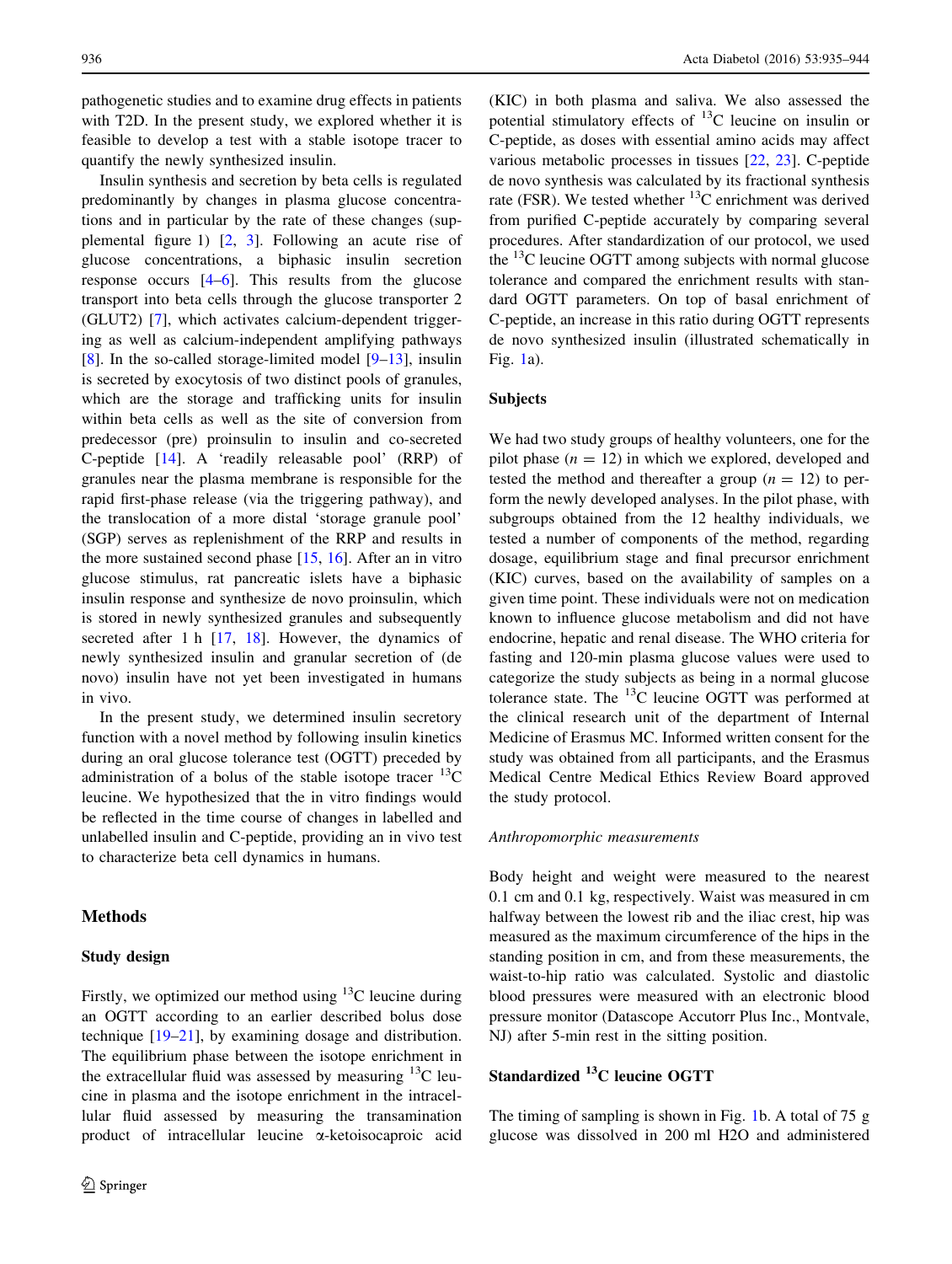<span id="page-2-0"></span>

Fig. 1 a Model of  $^{13}C$  leucine tracer incorporation in precursor amino acid pool for enrichment of de novo insulin and C-peptide and **b** schematic overview  $^{13}$ C leucine OGTT sampling

orally after a 10-h overnight fast. A bolus dose of 1 g  $^{13}$ C leucine was dissolved in 150 ml H2O and administered orally 45 min  $(-45 \text{ min})$  prior to this oral glucose load. Venous blood samples were drawn before the oral intake of the  $^{13}$ C leucine solution (-60 min) and thereafter  $(-15 \text{ min})$ . After glucose load, venous blood samples were drawn at time points 15, 30, 45, 60, 90, 120, 150, 180 and 210 min for measurement of glucose, insulin and C-peptide concentrations (11 sampling time points in total). Urine voids were collected in the fasting state (before oral  $^{13}$ C leucine solution intake) and during OGTT (total urine collected in period after  $^{13}$ C leucine solution intake until 210 min post-glucose load). In these two collections, C-peptide concentrations were measured. For a subset of individuals, urine collection during OGTT was performed in multiple portions, enabling us to observe possible trends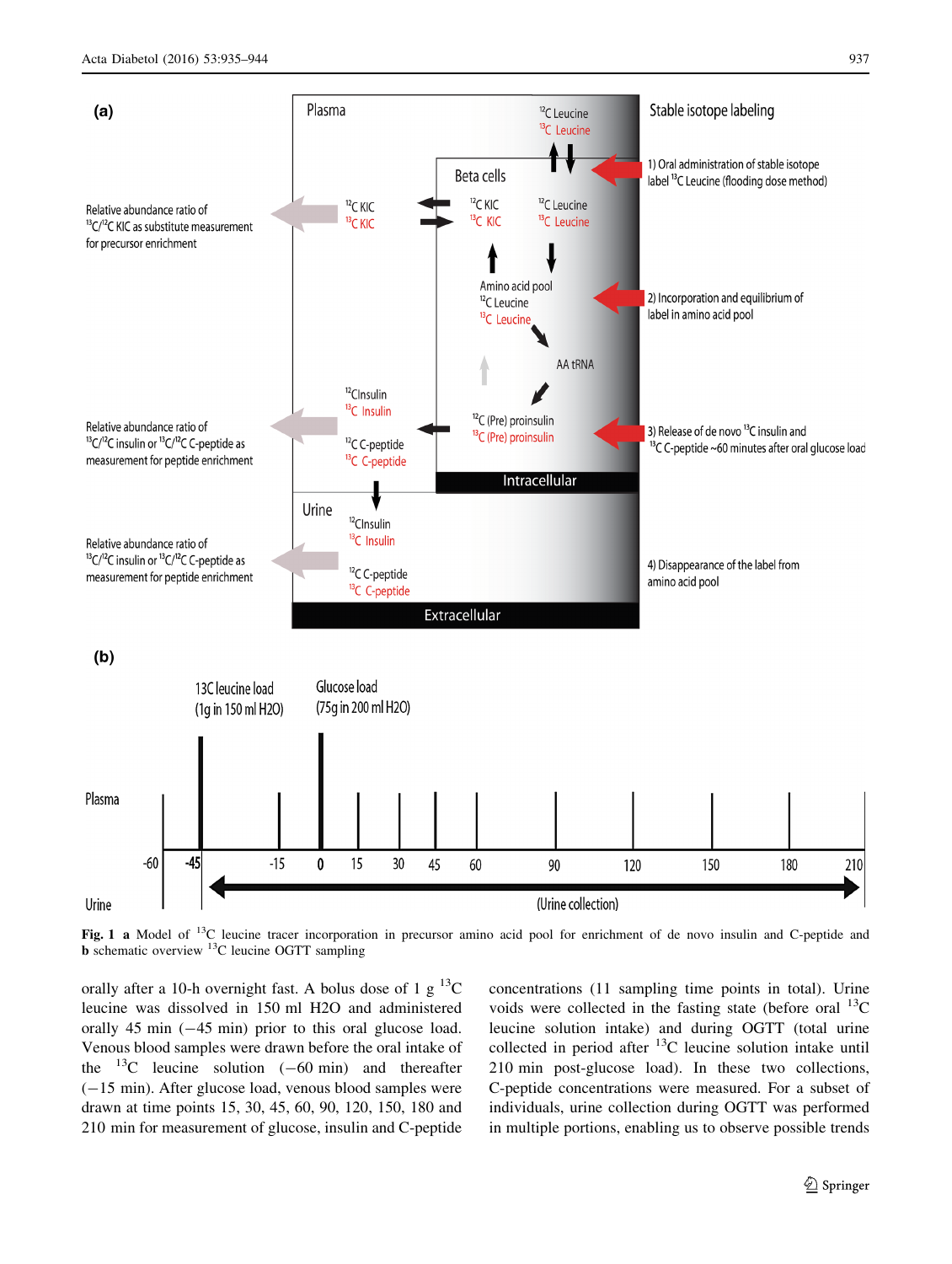over time. In supplementary material, we explain how enrichment was measured in purified urinary C-peptide. For all subjects, we performed these analyses in triplicate from the start of solid-phase extraction.

#### **Measurements**

Insulin and C-peptide concentrations are given in pmol/l and glucose concentrations given in mmol/l. Area under curve (AUC) of C-peptide and glucose was calculated according to the trapezoid method [[24\]](#page-8-0).

#### Calculations of beta cell function enrichment parameters.

Dependency on de novo insulin Enrichment expressed in tracer/tracee ratio  $(t/T)$  in purified C-peptide in urine at baseline and in urine collected during the  $^{13}$ C leucine OGTT was used as initial measurement. These numbers were used for correlation analyses with routine OGTT parameters. Leucine and precursor KIC enrichment are expressed in mole per cent excess (MPE).

FSR of de novo insulin The FSR of C-peptide de novo synthesis was calculated; FSR was expressed as percentage (%) during OGTT and calculated with the following formula [[19,](#page-8-0) [22\]](#page-8-0);

FSR  $(\%/h) = (E_{\text{collected}} - E_{\text{basal}})/A \times 60 \text{ min} \times 100\%$ 

where  $E_{\text{collected}}$  is the enrichment of leucine in purified C-peptide from urine collected during the total duration of the <sup>13</sup>C leucine OGTT,  $E_{\text{basal}}$  is the natural enrichment in baseline urine and area  $(A)$  is the AUC in enrichment of KIC from 90 to 210 min during OGTT and used as substitute for enrichment of precursor pool. The factor 100 is used to convert FSR into %/h. Tracer-based synthesis measurement is based on a series of events: firstly the secretion time, which in this is case the period between oral administration of  $^{13}$ C leucine and first appearance of enriched C-peptide; secondly the period of de novo synthesis of C-peptide. This period is used for calculation of A; and thirdly the period of disappearance of stable isotope <sup>13</sup>C leucine and decrease in precursor enrichment. Regarding these events, FSR calculation was based on a fixed model: this model is based on earlier in vitro literature regarding biphasic responses, with a period of secretion time for de novo synthesis within OGTT estimated as 0–90 min post-glucose load [[19\]](#page-8-0); period of de novo synthesis was estimated as 90–210 min, and we assumed this time period based on (1) previous literature where in vitro isolated rodent islet cells exposed to high glucose concentrations produced de novo insulin after 60 min [\[17](#page-8-0), [18\]](#page-8-0) and (2) taking into account both leucine and glucose absorption in our gut; period of disappearance of stable isotope is not taken into consideration in this model.

Estimated absolute de novo C-peptide concentration in both urine and plasma Total urinary C-peptide concentration was multiplied with the overall fractional synthesis (FS) during the 2 h of OGTT  $(t90-210 \text{ min})$  to obtain absolute de novo C-peptide estimated in urine. Total plasma C-peptide AUC was multiplied with FS during the 2 h of OGTT (t90–210 min) to obtain absolute de novo C-peptide estimated in plasma.

#### Statistical analyses

Data are expressed as mean  $\pm$  SD, or indicated otherwise. Comparisons within persons were made with paired  $t$  test. For correlation analyses, Spearman's rho was used. Differences were considered statistically significant when P value was  $\leq 0.05$ . All statistical tests were conducted with the use of SPSS, version 15.0, for Windows (SPSS Inc., Chicago, IL, USA).

## Results

## Dosage, distribution, single-pool kinetics and final conditions of the bolus dose method

First, the optimal conditions for stable isotope administration during an OGTT were determined. We studied the effect of 1.0 g  $^{13}$ C leucine administration on plasma insulin concentrations among non-diabetics  $(n = 7)$ , M4F3, age  $31.2 \pm 16.1$ , BMI 23.2  $\pm$  2.2), with paired t test of insulin concentration in both groups before and 15 min after administration. Since no significant increase in insulin or C-peptide concentration was observed, this dosage was maintained (supplemental figure 2a). To test whether 1.0 g  $^{13}$ C leucine and timing of administration would result in enough precursor enrichment, we examined isotope enrichment in the extracellular fluid (leucine MPE) and isotope enrichment in the intracellular fluid (KIC MPE) in both plasma and saliva in non-diabetics during OGTT ( $n = 6$ , M4F2, age 35.5  $\pm$  17.4 BMI  $23.9 \pm 3.3$ ). No significant difference in the amount of average leucine MPE and KIC MPE/min between plasma and saliva was observed after  $^{13}$ C leucine administration; equilibrium with KIC MPE as valid surrogate marker was assumed with high precursor enrichment (supplemental figure 2b). With this final protocol, we combined the data of total nine non-diabetic individuals (M4F5, age  $31.9 \pm 10.5$ , BMI 24.8  $\pm$  3.0) into a final KIC MPE and leucine MPE curve (Fig. [2](#page-4-0)). From this curve, the AUC from  $t = 90$  to  $t = 210$  min was used to estimate A. As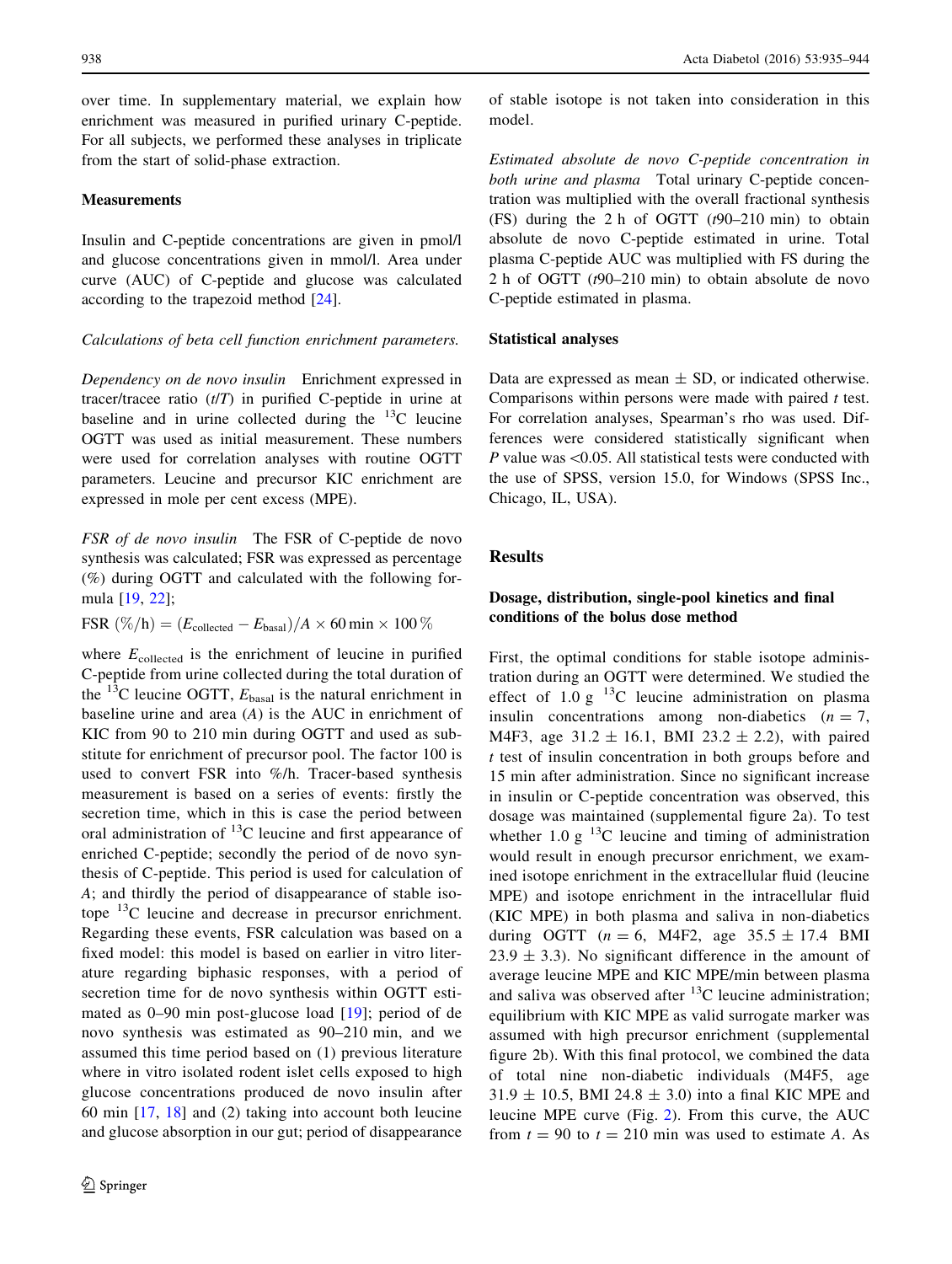<span id="page-4-0"></span>

Fig. 2 Final leucine and KIC enrichment curves (MPE, mean  $\pm$  SD) in healthy individuals  $(n = 9)$ 

we observed a small variance in A, with a value of  $0.109 \pm$  SEM 0.016 (t120–210 min), we used this as a fixed parameter in our final model. Single-pool kinetics of both  $^{13}$ C leucine and  $^{13}$ C KIC in both plasma and saliva are mentioned in supplemental table 1.

## $13<sup>C</sup>$  leucine enrichment and OGTT-based plasma/ urine parameters

We used our final model in 12 subjects with normal glucose tolerance. Their general characteristics as well as their

Table 1 Clinical characteristics of individuals with normal glucose tolerance

enrichment measurements are described in Table 1, detailed individual characteristics in supplemental table 2 and their OGTT curves in Fig. [3](#page-5-0)a. In general,  $^{13}C/^{12}C$ enrichment in C-peptide from basal urine (the naturally occurring enrichment) did not differ much between subjects. It was estimated that on average, de novo synthesis represented  $\sim$  20 % of total C-peptide released during a 210-min OGTT. In correlation analyses with OGTT parameters,  $^{13}C/^{12}C$  leucine enrichment was negatively correlated with early C-peptide release (Fig. [3b](#page-5-0)) and also negatively correlated with excesses of glucose concentrations (Fig. [3c](#page-5-0)). Finally, in order to demonstrate the trend of enrichment post-glucose load, we collected multiple urine voids during OGTT. Supplemental Fig. 3 illustrates that  $13\text{C}/12\text{C}$  leucine enrichment had its maximum more towards the late phase of the OGTT.

## **Discussion**

Using <sup>13</sup>C-leucine to label peptides during a 75-g OGTT in healthy volunteers, we found that newly synthesized insulin contributed a substantial portion (approximately 20 %) to the secreted insulin during 210 min. The pattern of isotope enrichment suggested that the newly synthesized insulin contributed mainly to the second phase of insulin secretion: the negative association of post-glucose load

|                                                              | NGT                            |
|--------------------------------------------------------------|--------------------------------|
| $\boldsymbol{n}$                                             | 12                             |
| Sex (male/female)                                            | 4/8                            |
| Age (years)                                                  | $41.8 \pm 2.3$                 |
| Weight (kg)                                                  | $88.2 \pm 6.21$                |
| Height $(m)$                                                 | $1.76 \pm 0.03$                |
| BMI $(kg/m2)$                                                | $28.3 \pm 1.7$                 |
| Waist (cm)                                                   | $101.8 \pm 4.7$                |
| $\text{Hip}$ (cm)                                            | $113.0 \pm 2.85$               |
| W/H ratio                                                    | $0.90 \pm 0.02$                |
| RR systolic (mmHg)                                           | $121 \pm 4$                    |
| RR diastolic (mmHg)                                          | $76 \pm 2$                     |
| Basal C-peptide enrichment $(t/T)$                           | $0.273 \pm 0.0004$             |
| Collected C-peptide enrichment $(t/T)$                       | $0.295 \pm 0.002$              |
| FSR (%/h), total FS (%) during 210-min OGTT between brackets | $9.9 \pm 1.0$ (19.8 $\pm$ 1.9) |
| Total urinary C-peptide (pmol/l*210 min)                     | $8746 \pm 1585$                |
| De novo urinary C-peptide (pmol/ $1*210$ min)                | $1633 \pm 305$                 |
| Total plasma C-peptide AUC (pmol/l*210 min)                  | $388,129 \pm 35,252$           |
| De novo plasma C-peptide AUC (pmol/l*210 min)                | $74,367 \pm 8727$              |

Data are mean ± SEM

BMI Body mass index, W/H ratio waist/hip ratio, RR Riva-Rocci (blood pressure), FSR fractional synthesis rate, FS fractional synthesis, OGTT oral glucose tolerance test, AUC area under curve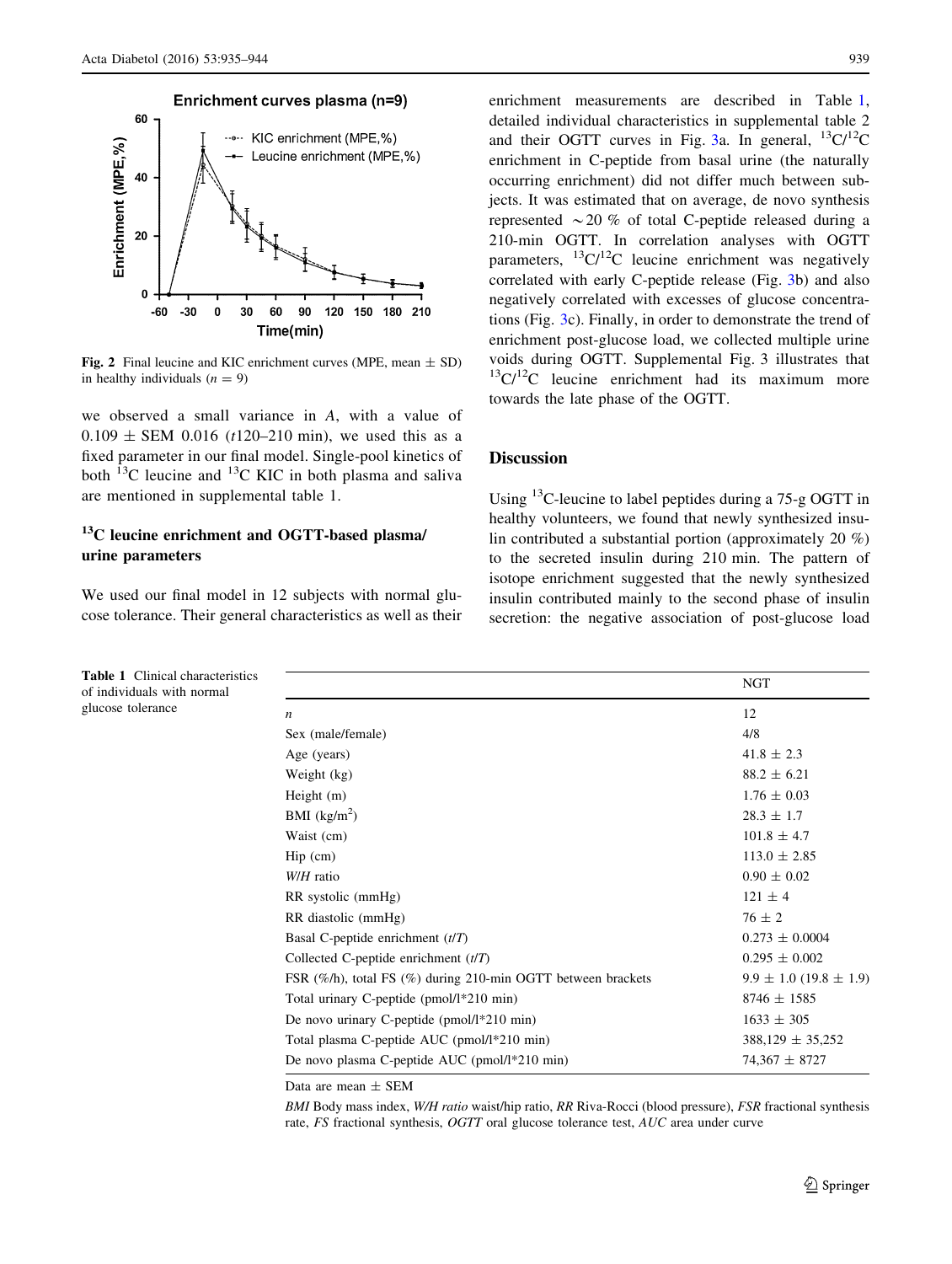<span id="page-5-0"></span>

Fig. 3 OGTT curves (mean  $\pm$  SEM) for a glucose, **b** insulin and c C-peptide. Spearman's correlation of C-peptide enrichment (t/T) obtained from urine collected during OGTT with OGTT parameters d C-peptide 0- to 60-min AUC and e glucose disposal 0- to 60-min AUC

C-peptide enrichment with early plasma C-peptide AUC might imply that a low first phase of insulin secretion is followed by a relatively high dependency on de novo synthesis. This is the first in vivo study where stable isotope labelling has been used to explore synthesis and release of insulin in humans.

Early in vitro studies following radioactive labelled insulin in pancreatic islets in response to high glucose concentration demonstrated an increase in radioactive insulin release after more than 1 h delay [\[17](#page-8-0), [18](#page-8-0)]. Moreover, we had to consider both leucine and glucose absorption in the gut. The observed enrichment during our OGTT from 90 to 210 min suggests an increase in de novo insulin production, while it has been assumed that roughly

only 15 % of stored insulin is being secreted by the pancreas when exposed to high glucose levels. The enrichment of C-peptide in the presence of a large insulin storage capacity of the pancreas supports the idea of a preferential secretion of de novo insulin under high glucose load conditions [\[25](#page-8-0), [26](#page-8-0)]. In line, late phase in vivo insulin release in our healthy volunteers was not fully explained by de novo synthesis, as had been observed in vitro [\[27](#page-8-0)]. In Fig. [4](#page-6-0), we propose a schematic overview of insulin synthesis including labelling with  ${}^{13}$ C-leucine, SGP, RRP and secretion of granules.

C-peptide was preferred to insulin as a measure of insulin biosynthesis and enrichment measurement. Both are secreted in equimolar rate, but C-peptide is more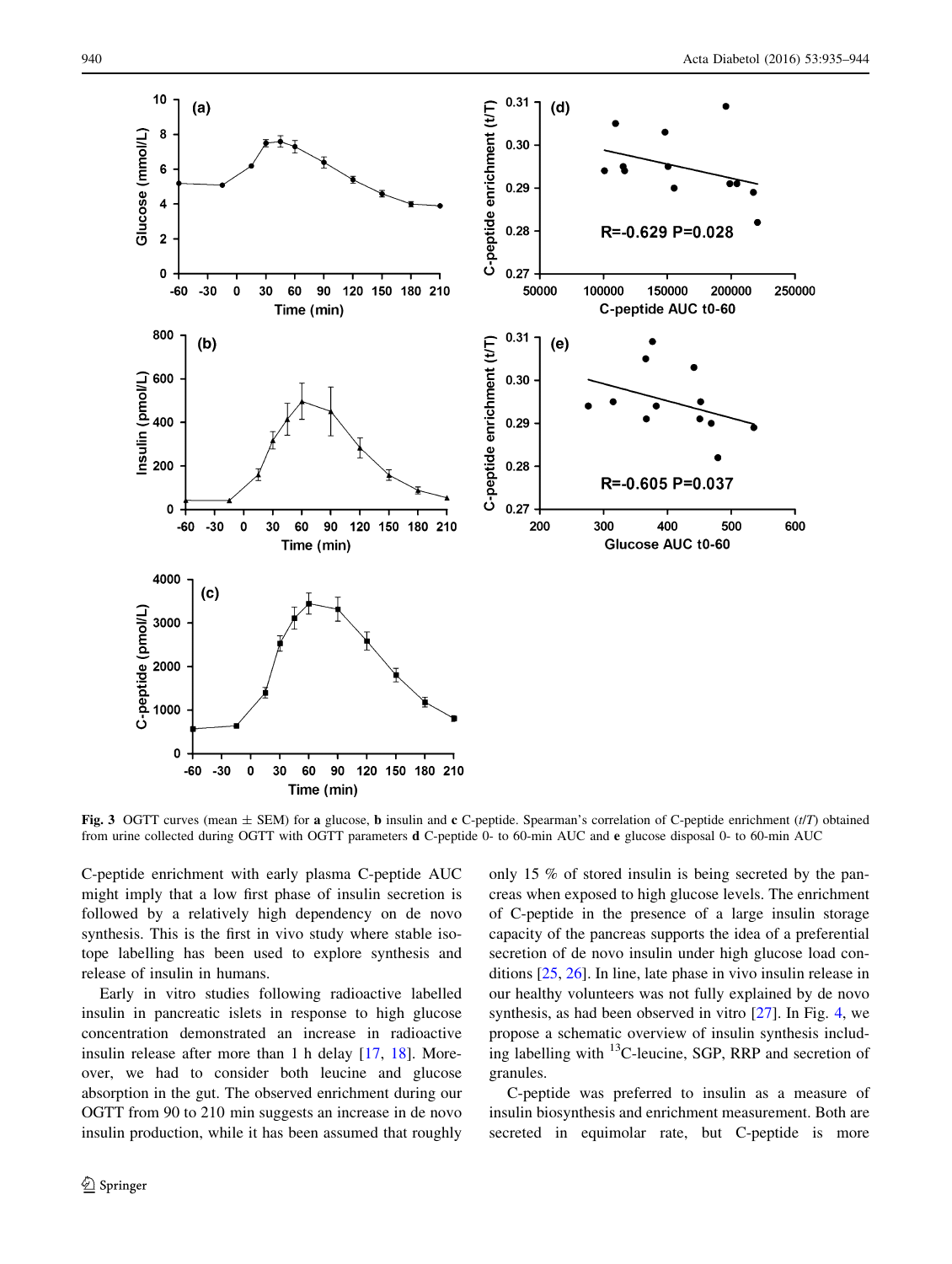<span id="page-6-0"></span>

Fig. 4 Schematic overview of assessment of beta cell function with stable isotope method during OGTT. Oral glucose load initiates beta cell response in a biphasic secretion modus. Two pools of granules (oval shaped) are responsible for insulin secretion (sphere shaped): first-phase insulin release (dark spheres) is delivered by a RRP located at the cell periphery  $(I)$  and second more sustainable phase

stable than insulin, is cleared predominantly by the kidneys and has a higher availability due to its longer half time in plasma as well as being secreted in higher amounts into urine. In addition and in contrast to insulin, C-peptide does not have a significant first-pass liver clearance or other peripheral tissue degradation pathways, which vary largely

(light spheres) is delivered by a SGP located more distantly (2). The SGP contains pre-existing insulin and insulin that is newly synthesized during OGTT. This newly synthesized insulin (light spheres with 13C labelling) can be measured with stable isotope techniques, adding a novel beta cell function test to investigate T2D development within classical OGTT

between individuals with different metabolic conditions influencing insulin synthesis and turnover. Urine was sampled during OGTT, as urine is easily available and contains C-peptide in higher abundance than plasma, which is an advantage for isolation of the small C-peptide. Urinary C-peptide excretion reflects endogenous insulin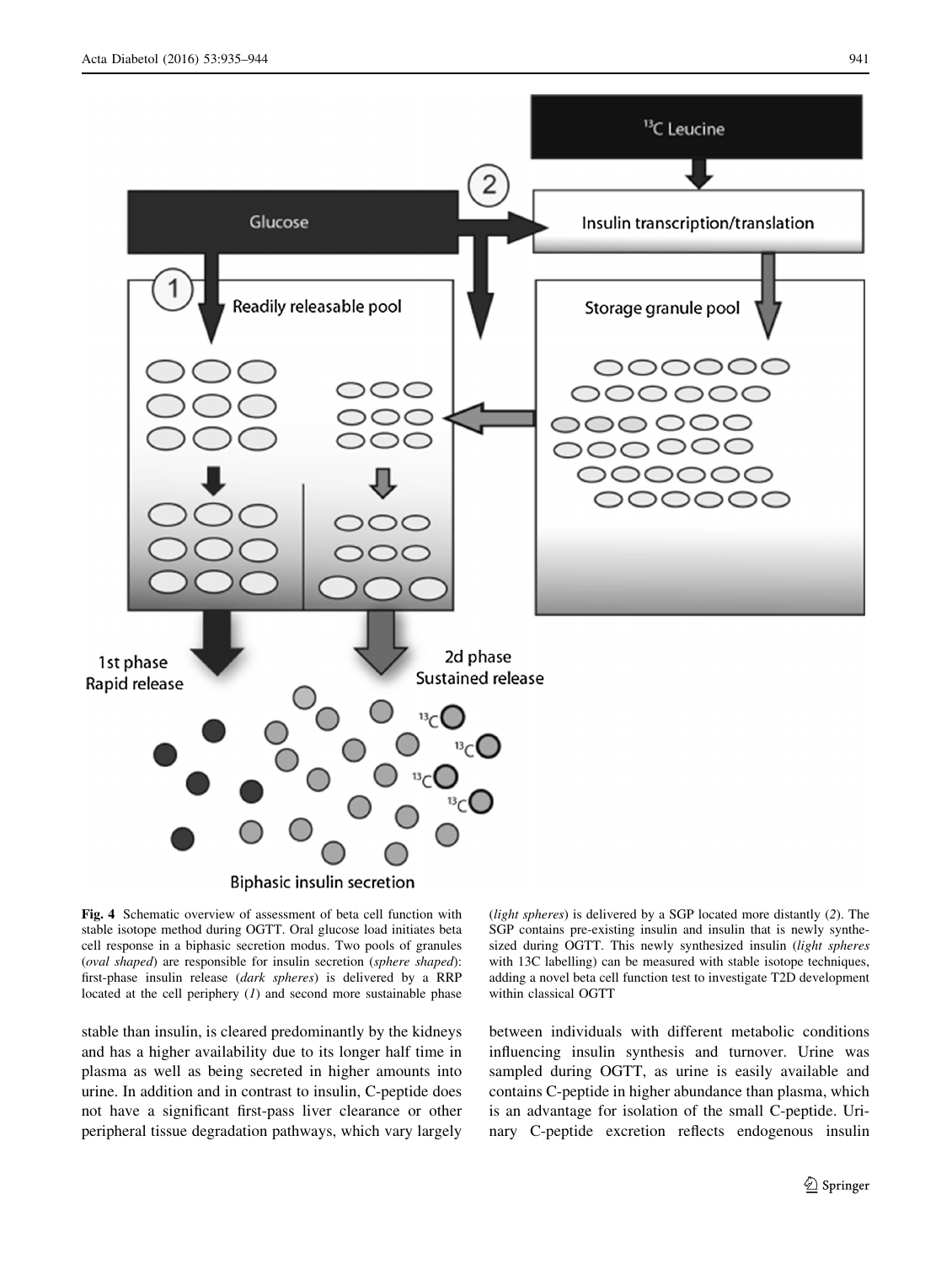secretion [\[28](#page-8-0)] and provides a potential for a non-invasive method to follow beta cell dynamics with stable isotopes.

 $13^{\circ}$ C leucine was used as a tracer, as insulin and C-peptide contain six potential sites for enrichment. We assumed that there would be negligible isotopic effects or recycling of the stable isotope in the current setting [[29–31\]](#page-8-0). We cannot exclude a contribution of recycling of the tracer present in basal proteins, but the isotope bolus method during a restricted period reduces such effects to negligible proportions. We also assumed that our measured general distribution of precursor surrogate  $^{13}$ C KIC in plasma also reflects enrichment in amino acid pools of pancreatic beta cells  $[22, 32]$  $[22, 32]$  $[22, 32]$  $[22, 32]$  and that the <sup>13</sup>C leucine-enriched C-peptide has the same properties during our purification procedures as normal C-peptide [\[33](#page-9-0)]. Stimulation of protein synthesis in peripheral tissue has been observed on administration of amino acids [[19,](#page-8-0) [23,](#page-8-0) [34\]](#page-9-0). Therefore, leucine as well as its derivative KIC could have had effects on the beta cells, albeit to a substantially lesser extent than glucose [[35,](#page-9-0) [36](#page-9-0)], but we did not find such a metabolic effect of administration of  $^{13}$ C leucine on insulin and C-peptide levels. We believe this metabolic effect is minimized by using a bolus dose technique instead of a flooding dose method or infusion labelling techniques, resulting in a substantial lower required amount of  $^{13}$ C leucine administration. The use of a relatively low amount, together with the timing of administration of  $^{13}$ C leucine (45 min before glucose load), differs from previous studies in which a metabolic effect was observed using substantially higher amounts of leucine simultaneously with glucose [\[37](#page-9-0)]. Although a continuous infusion labelling technique would result in a preferred constant precursor enrichment, the bolus dose method is less time-consuming with seemingly similar results [\[20](#page-8-0)], and it has a proven capability to achieve equilibrium of intra- and extracellular pancreatic amino acid pools [\[19–21](#page-8-0)].

There are some technical considerations regarding the use of tracer/tracee ratio in urinary C-peptide as marker for de novo synthesis. C-peptide  $^{13}$ C enrichment could be underestimated when there is still a demand for insulin and presumably also for de novo insulin synthesis in the late phase of the OGTT based on disappearance of label into the extravascular pool. This would result in diminished precursor enrichment. We have purified C-peptide from human urine. This method is not only of benefit for further C-peptide-oriented studies, but also provides an overview of how to manage the purification of other low abundant peptides from human bodily fluids. SPE-IAC demonstrated highly purified C-peptide on 1D HPLC analysis, preventing of loss of C-peptide by reduction in the number of steps required for purification. Loss of C-peptide during work-up procedure was also reduced by optimization of the surface materials [[38\]](#page-9-0). It remains the question whether or not this

procedure will suffice in individuals with T2D, with possible fewer quantities of urinary C-peptide, and excessive urinary protein and peptide contamination due to diabetic nephropathy.

Although our method used for enrichment measurements was reproducible, urine C-peptide (ELISA measured) concentration was independent, and increased enrichment could be observed when using 1 or 4 g of  $^{13}$ C leucine (supplemental figure 3) in the same individual, it is not a purely quantitative method, as it is based on the ratio of labelled to unlabelled C-peptide, rather than the absolute amount of tracer. Considerations for qualitative or quantitative mea-surements have been discussed previously [[39](#page-9-0)]. Taken together, the increase over time of enrichment after a leucine bolus, the increase over time of the production of C-peptide after a glucose load and the use of urine voidance instead of blood make our results an overall approximation of de novo synthesis of insulin during OGTT. With only two measurements to determine the enrichment, the current model simplifies the non-steady-state nature of insulin secretion after an acute oral glucose stimulus for beta cell secretion. Of course, the tracer  $^{13}$ C leucine enrichment could be measured in frequently sampled plasma for more detail. Further technical improvements to increase the recovery of purified C-peptide (or insulin) from plasma and enhanced mass spectrometry efficiency for measuring de novo synthesis measurement are required if intravenous glucose stimulus techniques are considered to test beta cell function. Such an approach may make a clearer distinction between the first-phase and the second-phase insulin response and facilitates more detailed modelling [[5](#page-8-0)].

The stable isotope labelling techniques used for this study purpose provide a base for improved phenotyping of individuals with metabolic syndrome and predisposition for T2D, which could open the opportunity for the earlier initiation of preventive beta cell focused strategies to inhibit the progression to T2D. Moreover, our method could also be applied for monitoring of beta cell capacity during beta cell potentiating medication.

In conclusion, we have developed an in vivo stable isotope tracer method to investigate beta cell dynamics in humans that is able to distinguish between already available and de novo synthesized insulin. Future research is required to test the value of the method to screen for impaired insulin secretion as part of beta cell dysfunction.

Acknowledgment S.J performed the experiments, obtained and analysed data, wrote the first version of the manuscript and contributed to discussion. J.L. D. W, T. R and J.N.I. van M helped with handling of samples, measurements and data analysis. F.W.M. de R and E.J.G. S are the guarantors of this work and had full access to all the data in the study and take responsibility for the integrity of the data and the accuracy of the data analysis. All authors critically revised the manuscript and approved the final version.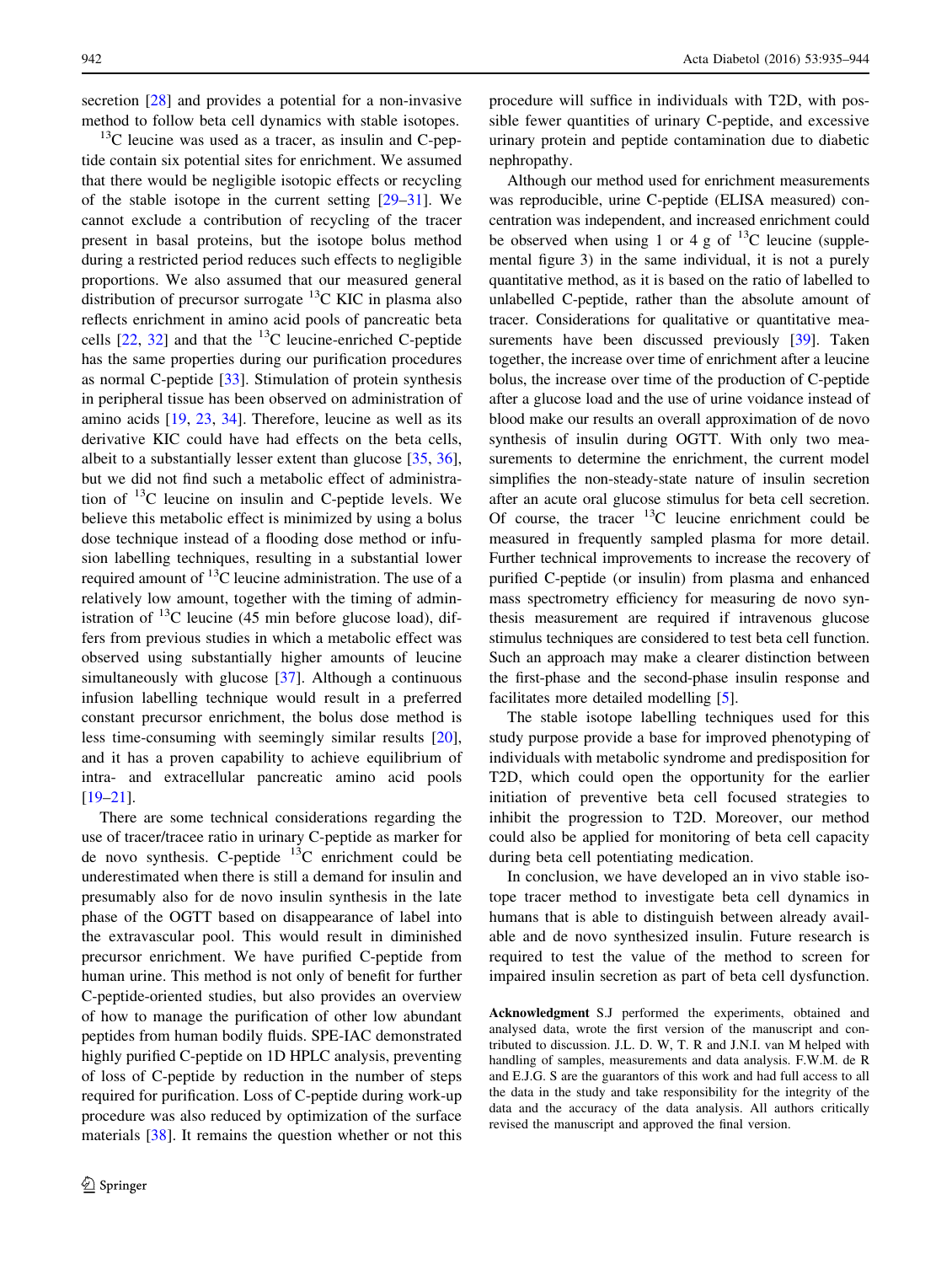#### <span id="page-8-0"></span>Compliance with ethical standards

Conflict of interest The authors declare that they have no conflict of interest.

Ethical standard The authors declare that no ethical issues apply to the present study.

Human and animal rights disclosure All procedures followed were in accordance with the ethical standards of the responsible committee on human experimentation (institutional and national) and with the Helsinki Declaration of 1975, as revised in 2008 (5).

Informed consent disclosure Informed consent was obtained from all patients for being included in the study.

Open Access This article is distributed under the terms of the Creative Commons Attribution 4.0 International License ([http://crea](http://creativecommons.org/licenses/by/4.0/) [tivecommons.org/licenses/by/4.0/\)](http://creativecommons.org/licenses/by/4.0/), which permits unrestricted use, distribution, and reproduction in any medium, provided you give appropriate credit to the original author(s) and the source, provide a link to the Creative Commons license, and indicate if changes were made.

#### References

- 1. Guillausseau PJ, Meas T, Virally M, Laloi-Michelin M, Medeau V, Kevorkian JP (2008) Abnormalities in insulin secretion in type 2 diabetes mellitus. Diabetes Metab 34(Suppl 2):S43–S48
- 2. Prentki M, Nolan CJ (2006) Islet beta cell failure in type 2 diabetes. J Clin Invest 116:1802–1812
- 3. Uchizono Y, Alarcon C, Wicksteed BL, Marsh BJ, Rhodes CJ (2007) The balance between proinsulin biosynthesis and insulin secretion: Where can imbalance lead? Diabetes Obes Metab 9(Suppl 2):56–66
- 4. Curry DL, Bennett LL, Grodsky GM (1968) Dynamics of insulin secretion by the perfused rat pancreas. Endocrinology 83:572–584
- 5. Caumo A, Luzi L (2004) First-phase insulin secretion: Does it exist in real life? Considerations on shape and function. Am J Physiol Endocrinol Metab 287:E371–E385
- 6. Cerasi E, Luft R, Efendic S (1972) Decreased sensitivity of the pancreatic beta cells to glucose in prediabetic and diabetic subjects. A glucose dose-response study. Diabetes 21:224–234
- 7. Richardson CC, Hussain K, Jones PM et al (2007) Low levels of glucose transporters and  $K + ATP$  channels in human pancreatic beta cells early in development. Diabetologia 50:1000–1005
- 8. Henquin JC, Nenquin M, Ravier MA, Szollosi A (2009) Shortcomings of current models of glucose-induced insulin secretion. Diabetes Obes Metab 11(Suppl 4):168–179
- 9. Calles-Escandon J, Robbins DC (1987) Loss of early phase of insulin release in humans impairs glucose tolerance and blunts thermic effect of glucose. Diabetes 36:1167–1172
- 10. Hollander PA, Schwartz SL, Gatlin MR et al (2001) Importance of early insulin secretion: comparison of nateglinide and glyburide in previously diet-treated patients with type 2 diabetes. Diabetes Care 24:983–988
- 11. Yalow RS, Berson SA (1960) Immunoassay of endogenous plasma insulin in man. J Clin Invest 39:1157–1175
- 12. Grodsky GM (1972) A threshold distribution hypothesis for packet storage of insulin and its mathematical modeling. J Clin Invest 51:2047–2059
- 13. Wang Z, Thurmond DC (2009) Mechanisms of biphasic insulingranule exocytosis—roles of the cytoskeleton, small GTPases and SNARE proteins. J Cell Sci 122:893–903
- 14. Portela-Gomes GM, Grimelius L, Stridsberg M (2008) Prohormone convertases 1/3, 2, furin and protein 7B2 (Secretogranin V) in endocrine cells of the human pancreas. Regul Pept 146:117–124
- 15. O'Connor MD, Landahl H, Grodsky GM (1980) Comparison of storage- and signal-limited models of pancreatic insulin secretion. Am J Physiol 238:R378–R389
- 16. Rorsman P, Eliasson L, Renstrom E, Gromada J, Barg S, Gopel S (2000) The cell physiology of biphasic insulin secretion. News Physiol Sci 15:72–77
- 17. Howell SL, Taylor KW (1967) The secretion of newly synthesized insulin in vitro. Biochem J 102:922–927
- 18. Rhodes CJ, Halban PA (1987) Newly synthesized proinsulin/insulin and stored insulin are released from pancreatic B cells predominantly via a regulated, rather than a constitutive, pathway. J Cell Biol 105:145–153
- 19. Ballmer PE, McNurlan MA, Milne E et al (1990) Measurement of albumin synthesis in humans: a new approach employing stable isotopes. Am J Physiol 259:E797–E803
- 20. Tuvdendorj D, Chinkes DL, Bahadorani J et al (2014) Comparison of bolus injection and constant infusion methods for measuring muscle protein fractional synthesis rate in humans. Metabolism 63:1562–1567
- 21. Zhang XJ, Chinkes DL, Wolfe RR (2002) Measurement of muscle protein fractional synthesis and breakdown rates from a pulse tracer injection. Am J Physiol Endocrinol Metab 283:E753– E764
- 22. Watt PW, Lindsay Y, Scrimgeour CM et al (1991) Isolation of aminoacyl-tRNA and its labeling with stable-isotope tracers: use in studies of human tissue protein synthesis. Proc Nat Acad Sci USA 88:5892–5896
- 23. Smith K, Reynolds N, Downie S, Patel A, Rennie MJ (1998) Effects of flooding amino acids on incorporation of labeled amino acids into human muscle protein. Am J Physiol 275:E73–E78
- 24. Purves RD (1992) Optimum numerical integration methods for estimation of area-under-the-curve (AUC) and area-under-themoment-curve (AUMC). J Pharmacokinet Biopharm 20:211–226
- 25. Gold G, Gishizky ML, Grodsky GM (1982) Evidence that glucose ''marks'' beta cells resulting in preferential release of newly synthesized insulin. Science 218:56–58
- 26. Hou N, Mogami H, Kubota-Murata C, Sun M, Takeuchi T, Torii S (2012) Preferential release of newly synthesized insulin assessed by a multi-label reporter system using pancreatic betacell line MIN6. PLoS One 7:e47921
- 27. Sando H, Borg J, Steiner DF (1972) Studies on the secretion of newly synthesized proinsulin and insulin from isolated rat islets of Langerhans. J Clin Invest 51:1476–1485
- 28. Galgani JE, de Jonge L, Rood JC, Smith SR, Young AA, Ravussin E (2010) Urinary C-peptide excretion: a novel alternate measure of insulin sensitivity in physiological conditions. Obesity 18:1852–1857
- 29. Eakin RT (1975) Kinetic properties of an enzyme highly enriched in carbon-13. Biochim Biophys Acta 377:9–14
- 30. Carraro F, Rosenblatt J, Wolfe RR (1991) Isotopic determination of fibronectin synthesis in humans. Metabolism 40:553–561
- 31. Shangraw RE, Stuart CA, Prince MJ, Peters EJ, Wolfe RR (1988) Insulin responsiveness of protein metabolism in vivo following bedrest in humans. Am J Physiol 255:E548–E558
- 32. Bennet WM, O'Keefe SJ, Haymond MW (1993) Comparison of precursor pools with leucine, alpha-ketoisocaproate, and phenylalanine tracers used to measure splanchnic protein synthesis in man. Metabolism 42:691–695